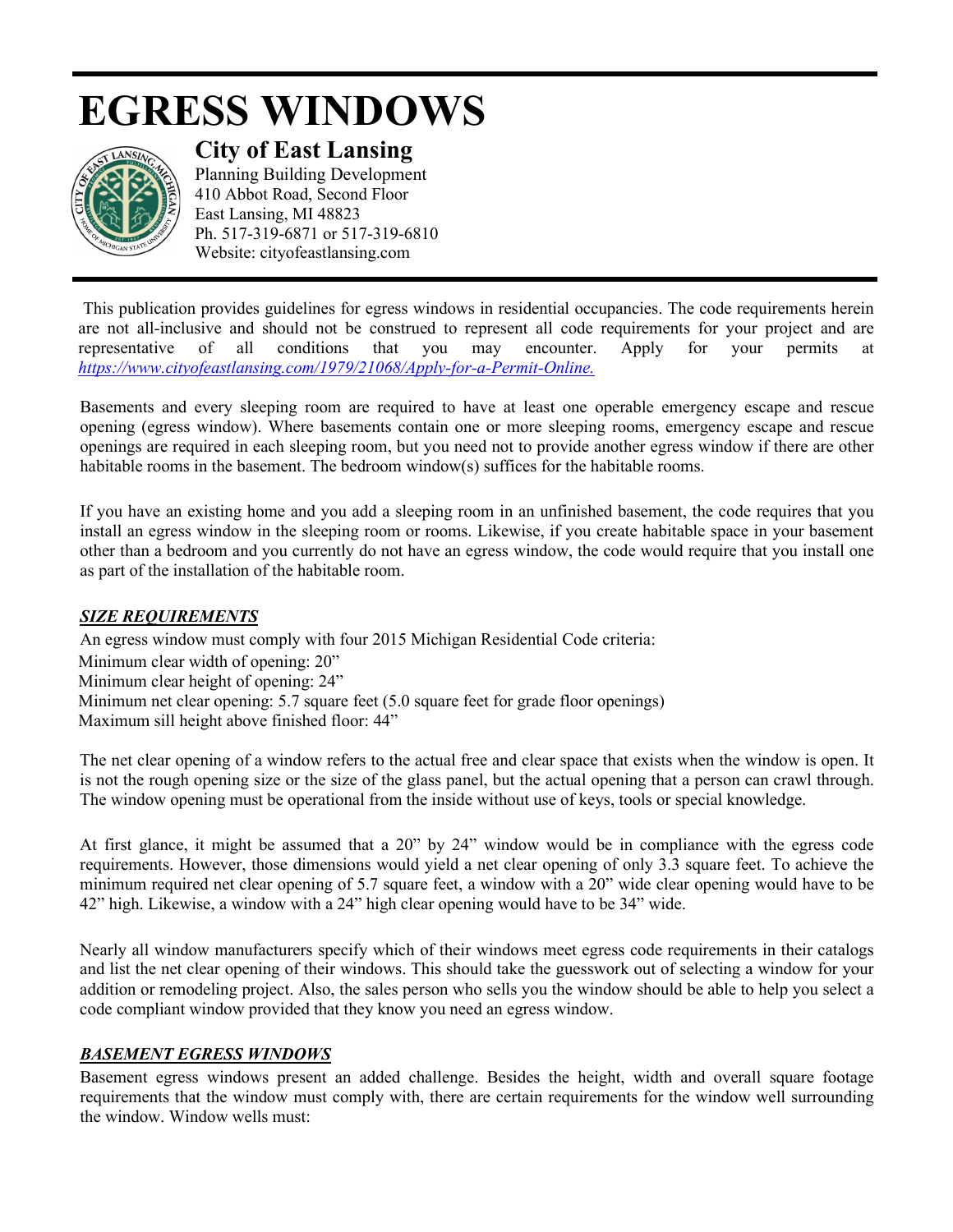- Allow the window to be fully opened.
- Provide a minimum 9 square feet of floor area, with a minimum dimension of a 36" width and 36" length.
- Contain a permanently affixed ladder or steps for climbing out of the window well if the depth exceeds 44".
- The ladder must be at least 12" wide and project not less than 3" from the window well. It cannot be obstructed by the open window or encroach on the required window well dimensions by more than 6".
- Window wells may be made of rust resistant metal, treated wood, wood naturally resistant to decay, concrete, masonry, or plastic. Some window well designs have steps built or molded into them.
- If an egress window is located under a deck or porch, the code requires at least 48 inches between the top of the window well and the bottom of the deck or porch joists.

# *PERMIT PROCESS*

- You must submit an application and attach supporting documents online at: *<https://www.cityofeastlansing.com/1979/21068/Apply-for-a-Permit-Online>*. The application will be converted to permit and will then advance to the plan review process.
- A building permit is issued when all required approvals have been obtained and applicable fees have been paid. Once your permits are issued (email), you must post a copy on the job site until the project has received final inspection.
- A building permit must be issued within 6 months of the application date or the application will be canceled.

*HELPFUL HINT: As the property owner, you may obtain permits in your own name; however, if a contractor is to perform the work, it is strongly recommended that the contractor secure the permit and be listed as the responsible party. In this way, the city will be in a better position to assist you in gaining compliance with codes if the work is defective. A contractor must be properly licensed in order to obtain a permit.* 

# **BEFORE OBTAINING A PERMIT**

# *FEES*

- The fee schedule is located at *https://www.cityofeastlansing.com/DocumentCenter/View/2772/Building-Division-Fees-PDF?bidId=*
- Fees may be paid by cash/check, debit or credit card (Discover, Visa or MasterCard), online (Invoice Cloud).

#### *PLANNING & COMMUNITY DEVELOPMENT*

Prior to issuance of any building permit, an approval is required from the City of East Lansing office of Planning & Community Development for your egress window installation if the installation involves a window well. This is required to ensure compliance with all applicable zoning requirements. They are in the East Lansing City Hall, 2nd floor, 410 Abbot Road; phone 517-319-6930.

#### *HISTORIC PRESERVATION*

A *Certificate of Appropriateness application* is required for new construction, additions, alterations, moving, demolition and repairs of property in any East Lansing Historic District. Questions regarding a *Certificate of Appropriateness* should be directed to the Community Development Analyst at ph. 517-319-6828. The Historic Preservation Code applies to:

- Exterior changes such as additions, alterations (adding or changing windows, doors, etc.) to buildings (including garages and sheds) in designated Historic Districts.
- All sides of a structure visible from the street (generally the front and sides).
- Features protected by the Code include, but are not limited to: a building's general shape; gables, dormers and other roof features; cornices, brackets and eaves; size, shape, arrangement, number and size of window panes and muntins (exterior grids); beveled, leaded and stained glass; door and window trim; ornamental moldings; distinctive siding, such as stone, stucco, brick or patterned shingling; distinctive roofing, such as false thatch, slate and Spanish tile.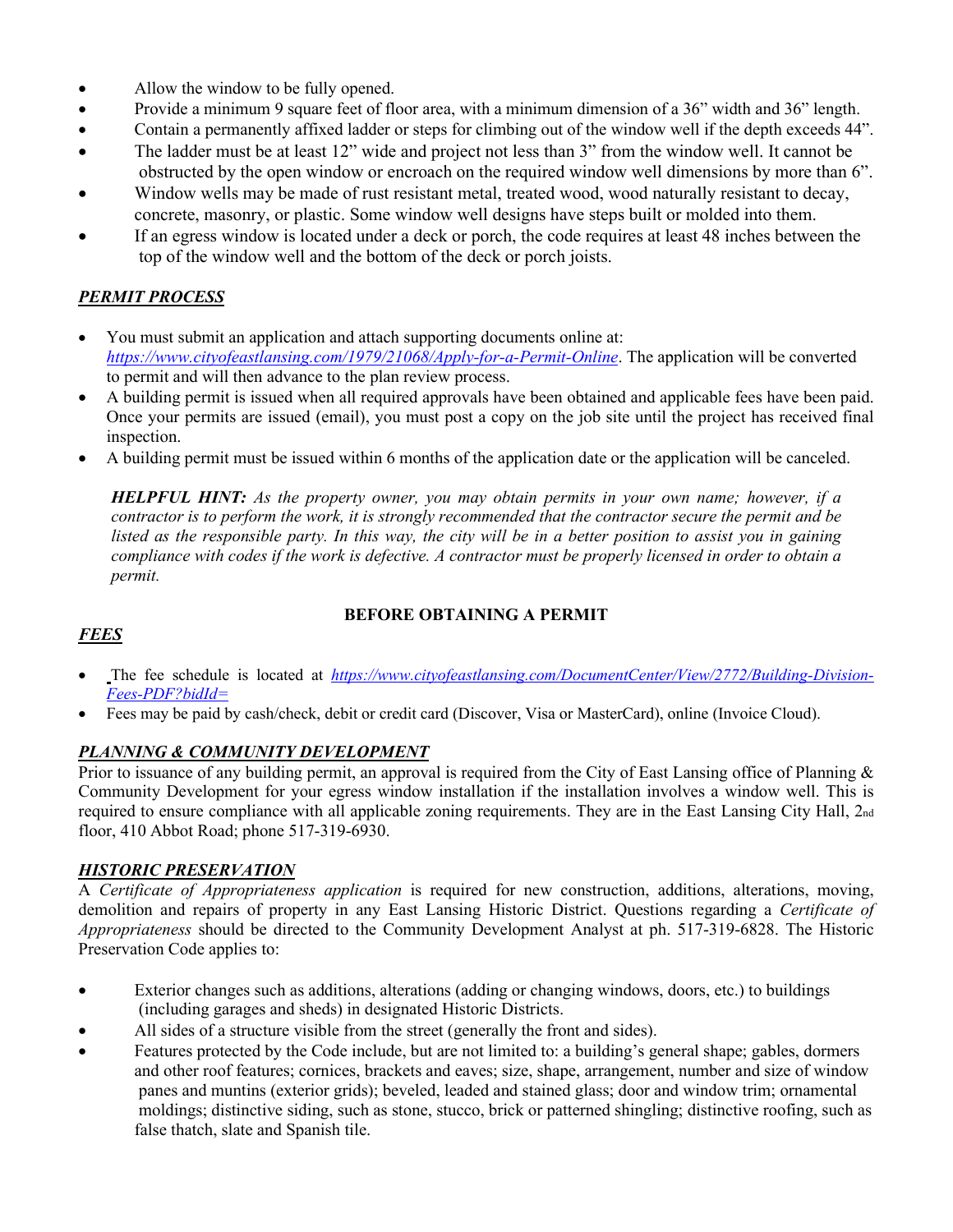### *BUILDING CODE*

Your project is required to comply with the 2015 Michigan Residential Code (MRC), effective February 8, 2016, which incorporates the 2015 International Residential Code (IRC) for residential construction. You may purchase the MRC through the State of Michigan Bureau of Construction Codes, ph. 517-241-9313, or by visiting their website at *[http://www.michigan.gov/bcc.](http://www.michigan.gov/bcc)*

### *MINIMUM SUBMISSION REQUIREMENTS*

All submissions for a garage or shed must include the following:

- Electronic set of building plans (see below for requirements).
- Electronic copy of the house location survey.

#### *BUILDING PLANS*

Building plans must meet the requirements or show the items listed below, if applicable to your project.

- Minimum scale of  $\frac{1}{4}$ " = 1'-0". All dimensions must be shown.
- Minimum sheet size:  $8\frac{1}{2}$ " x 11". No pencil sketches.
- Edition of the code used for the design.
- Name, address and phone number of the building designer, if not noted on the permit application.
- List of material specifications including, but not limited to, grade and species of lumber, concrete strength and steel strength.
- Location of smoke alarms.
- Floor plans of all levels with all rooms labeled.
- Foundation plan.
- Footing details. The minimum footing depth is 42".
- Location of safety glazing.
- Structural details of connections.
- Typical wall section showing wall bracing and sheathing thickness (special products or devices require an evaluation report from an approved testing laboratory).
- Elevations (front, sides and rear) indicating window and door location and dimensions.

#### *HOUSE LOCATION SURVEY*

If your egress window requires an installation of a window well or other exterior alterations, a house location survey may be required. If you do not have a copy of your house location survey, review your loan closing documents or contact your mortgage lending institution to obtain one. If you are unable to locate a copy of your survey through these sources, you will be required to hire a certified land surveyor or civil engineer to have one prepared. House location surveys must meet the following requirements:

- No reduced, enlarged or faxed copies.
- The area of the addition drawn to scale.
- Provide the square footage or overall dimensions of the addition.

#### *REQUIREMENTS FOR PUBLIC UTILITIES*

You must call the MISS DIG System, a free service, at **811 or** 800-482-7171, at least 3 full working days before excavating to ensure that the construction does not interfere with underground utility lines. The MISS DIG System member utilities will mark the approximate location of their underground public utility lines at no charge. MISS DIG System, Inc. DOES NOT MARK! If you fail to contact Miss Dig and damage occurs, you may be liable for all costs of repair.